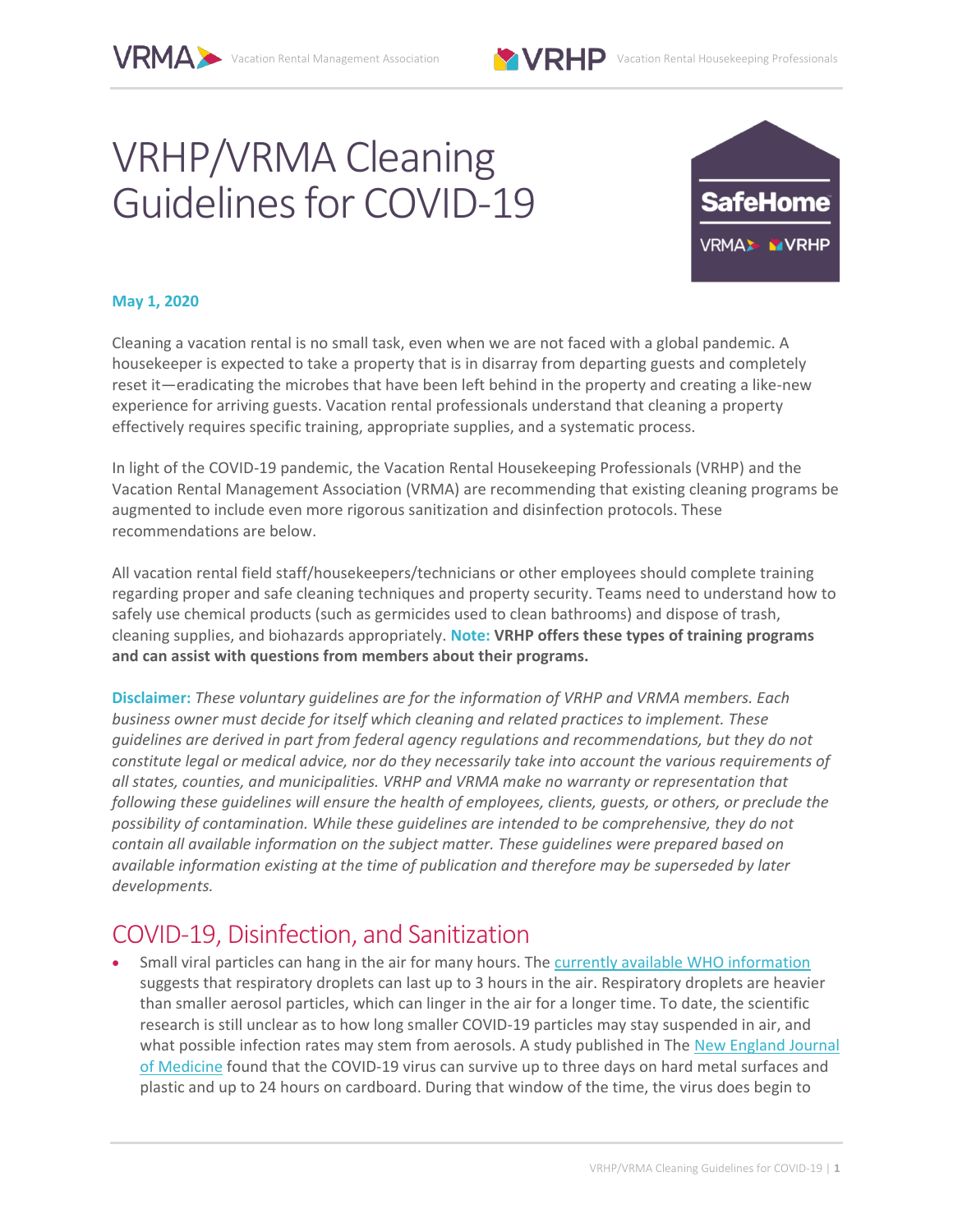

weaken. In light of these findings, VRHP/VRMA recommends that waiting for the majority of airborne droplets to settle (at least 3 hours) is the safest course of action. A timeframe of up to 24 hours between the last exit from a property and next entry is reasonable, if the business needs can accommodate longer wait times.

- x VRHP/VRMA strongly emphasizes the importance of ensuring the appropriate use of all personal protective equipment (PPE), including masks, disposable gloves, and, in some cases, splash goggles for any entry into a property, even after the 24-hour waiting period. Splash goggles to cover the eyes and a mask that covers the nose and mouth and creates a good seal against the face should be required for any entry to a property within the 3-hour timeframe for respiratory droplet settling.
- Cleaning is defined by the CDC as "the removal of germs, dirt, and impurities from surfaces. It does not kill germs, but by removing them, it lowers their numbers and the risk of spreading infection."
- x Disinfection is a separate step that should come *after* cleaning. If surfaces are dirty, they should be cleaned prior to disinfection.
- Disinfection vs. Sanitization: These two activities are not the same. Sanitizing refers to reducing the number of germs to a safe level by cleaning. Disinfecting refers to killing nearly 100% of germs on surfaces or objects, according to the CDC. It is important to note that when a surface has been disinfected, if there are virus particles in the air, those particles may settle on the newly cleaned surface. This means that the surface is now in a sanitized state, not a disinfected state. This concept holds true, regardless of whether we are talking about the COVID-19 virus or other viruses, bacteria, dust, or other particles. For this reason, VRHP/VRMA recommends being careful with advertising that properties are truly "100% disinfected" and suggests language instead that says that your company is using disinfecting products and/or that properties have been through a disinfection process.
- Properly dispose of gloves and use hand sanitizer when finished and BEFORE entering your vehicle and especially before touching the steering wheel.
- x All field staff should continue proper hand washing protocols throughout the day and should avoid touching eyes, nose, or mouth with unwashed hands. The CDC handwashing guidance is at: https://www.cdc.gov/handwashing/when-how-handwashing.html.

#### Proper PPE Usage

- All staff (housekeepers, inspectors, maintenance technicians, or anyone else) should wear masks and disposable gloves. It is imperative that all staff are trained in correct mask and glove usage. (https://vimeo.com/400609879 and https://vimeo.com/400609879)
- Gloves should be changed between properties and also between certain in-property tasks. Hands should be washed as soon as possible after gloves are removed.
- Always wash hands thoroughly, for at least 20 seconds, throughout the day but especially when gloves are removed. According to the CDC, "If soap and water are not available and hands are not visibly dirty, an alcohol-based hand sanitizer that contains at least 60% alcohol may be used. However, if hands are visibly dirty, always wash hands with soap and water."
- Once a mask is moist or wet it is no longer effective and should not be used anymore. For a disposable mask, discard it appropriately. For a cloth mask that can be reused or washed, carefully place it in a zipper bag (such as Ziploc®) to be disinfected later.
- Splash goggles provide the best protection against air movement across the eyes. Splash goggles are different from regular safety glasses in that they provide a seal that protects your eyes from the air and/or liquid.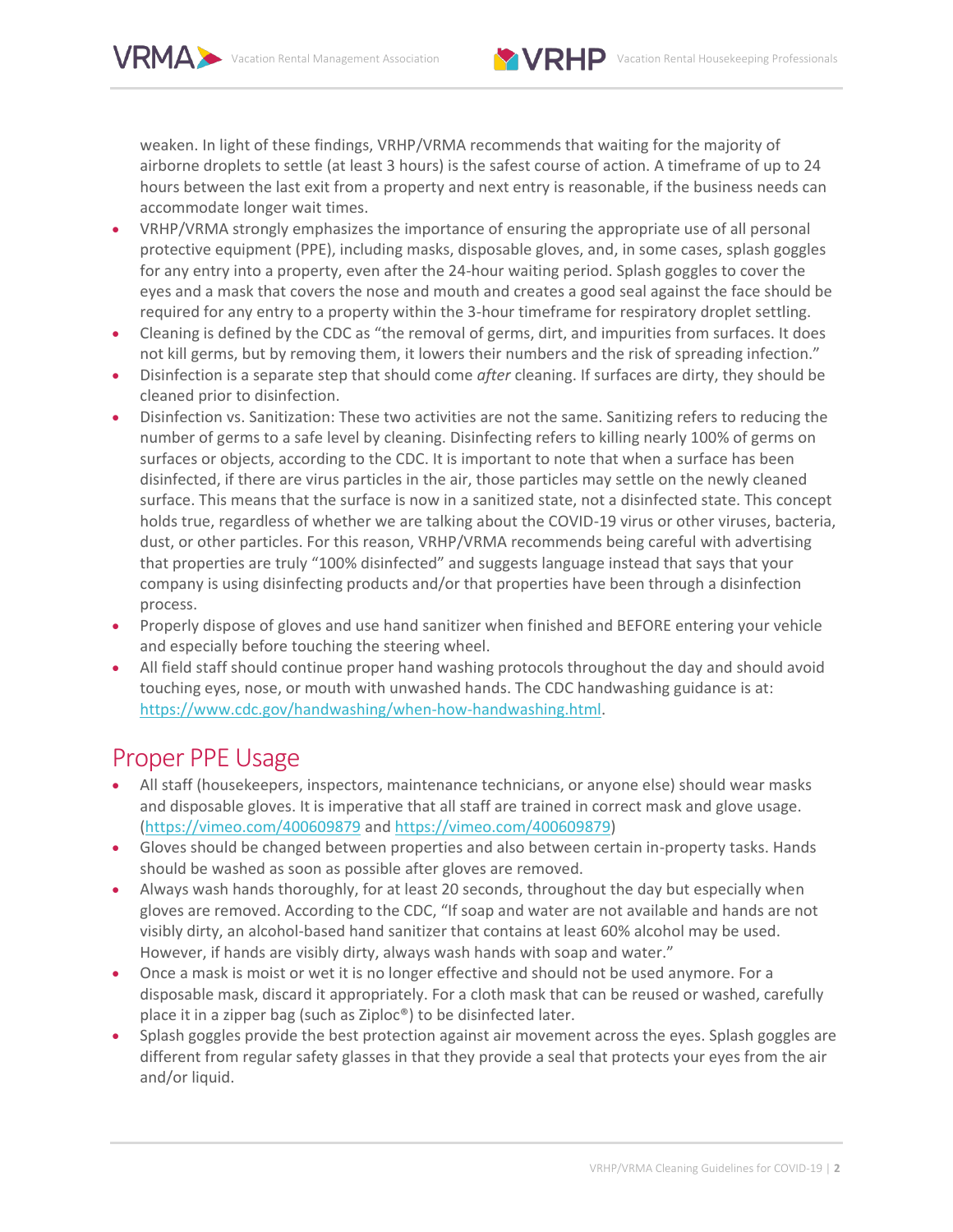

### Products, Cleaning Agents, and Equipment

- The EPA offers a list of products with "Emerging Viral Pathogens AND Human Coronavirus claims for use against SARS-CoV-2." https://www.epa.gov/pesticide-registration/list-n-disinfectants-useagainst-sars-cov-2
- x VRHP/VRMA strongly recommends that you check your existing products against this list and also work with your preferred janitorial product supplier(s) to obtain additional products as needed.
- All disinfecting products require dwell time. Dwell time is the amount of time needed for a product "sit" on the surface and kill the viruses and microbes.
- Use disinfecting products on all major surfaces and pay attention to all high-touch areas, including door knobs (inside and out), lockboxes or electronics lock panels, elevator buttons, stair railings, telephones, light switches, remote controls, arms of chairs, refrigerator door handles, sliding door handles, toilets, faucets and knobs, clothes hangers, touch screens, and play sets/toys, to name a few.

# Cleaning and Inspections

- Extra cleaning time should be allocated to existing turnover timeframes. How much time is a business decision for each company. The two major factors in how much time is needed are:
	- The amount of time required to sanitize/disinfect high-touch areas that may not have previously been rigorously cleaned on every turn.
	- Allowing a certain amount of time for the nebulized virus particles to settle out of the air.
- As per the most recent guidance, it can take up to 3 hours for larger COVID-19 particles to fully settle to the ground. Waiting longer is likely the safest course of action and 24 hours between the last exit and next entry is reasonable.
	- If the business need requires entry to a property sooner (e.g., in the case of a same-day turn), VRHP/VRMA strongly advises that that staff strictly and judiciously follow all PPE best practices (wearing mask, gloves, and/or other protective gear such as splash goggles) and follow all cleaning and disinfecting best practices to ensure safety.
- As part of the guest departure duties, if guests can be asked to turn on all ceiling fans and/or HVAC fans, that would be ideal. When the cleaner or inspector arrives, they can open a few windows to air property out if fan use is not possible. Make sure windows are closed when staff leave the property.
- If a large property requires more than one cleaner or other staff member to be present, staff must ensure that proper social distancing protocols are followed (by remaining at least 6' apart at all times and wearing masks and gloves).
- As per the guidelines above, a guest would ideally check into a property 18-24 hours after the property has been inspected (post-cleaning). Remote check-ins, where guests go directly to their properties and not into a vacation rental office, is preferable. Each business will have to plan for what can reasonably be accomplished.
- Note that these additional cleaning and wait times may make it impossible to allow early check-ins or late check-outs. How to handle those requests is an individual business decision.

# Soft Surfaces and Upholstery

To date, there is limited information regarding how long the COVID-19 virus can live on fabric or other soft surfaces.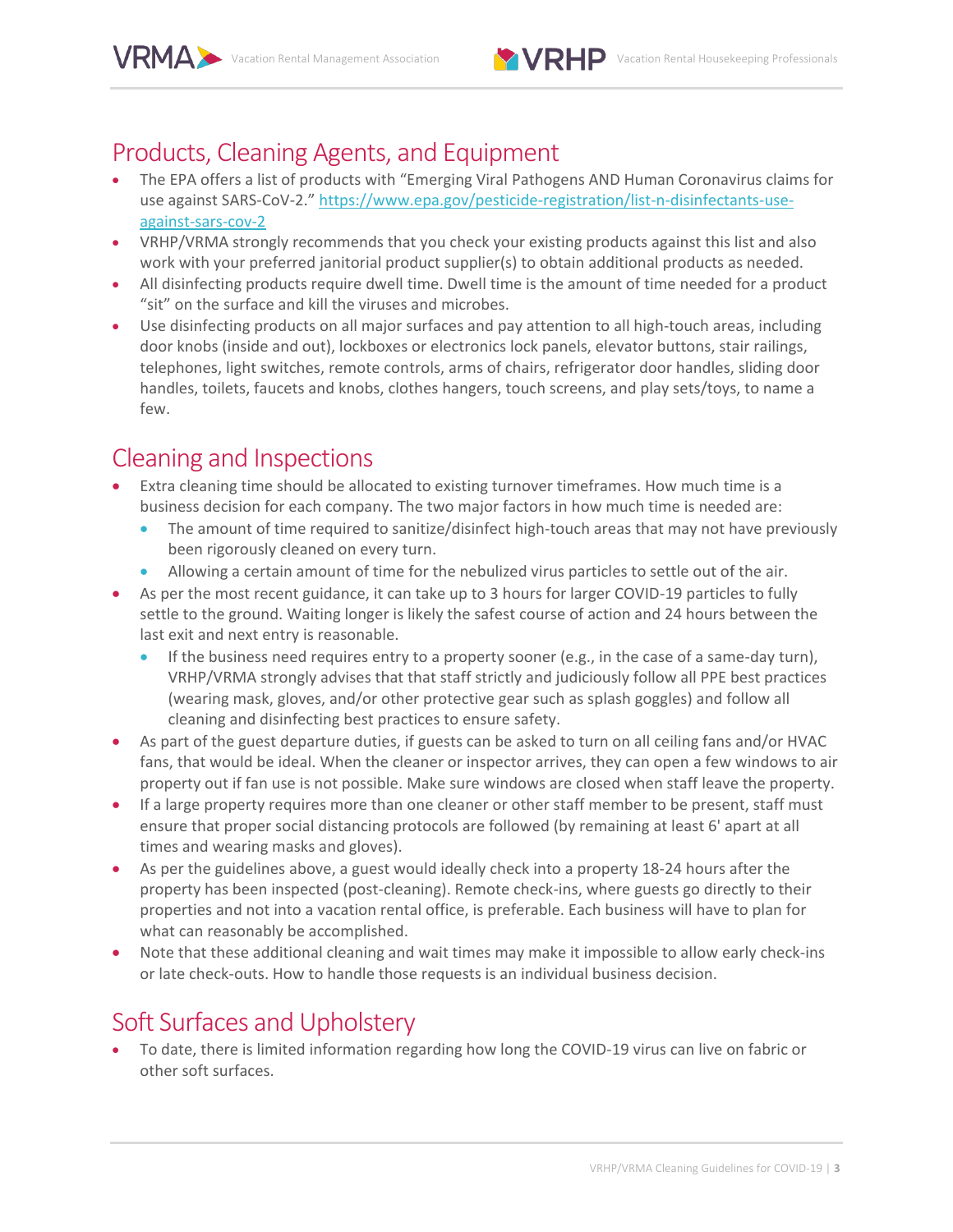

- Most soft surfaces (such as upholstery) can only be sanitized.
- Using a pressurized pump sprayer to distribute a sanitizing product across all soft surfaces is best. Be sure to know the limitations of your product and that it is safe to use on the soft goods in the property.

#### Linens and Bedding

- Linens and bedding should not be shaken, so as not to disperse viral particulates into the air.
- There are multiple ways that dirty linen can be removed from the property and placed in a vehicle. A few ways that VRHP/VRMA recommends are:
	- Dirty linens can be placed into a dissolvable laundry bag. The dissolvable bag can then be tied closed and placed inside your regular linen bag or large plastic trash or contractor bag. Once at the laundry, the dissolvable bag can be removed from the regular plastic bag and placed directly in the washing machine. The regular trash bag can be recycled.
	- Linens could be placed in a plastic trash or contractor bag, and then that bag can then be tied closed and placed inside your regular linen bag.
	- Linens could be placed in your regular linen bag, closed, and then encased in a plastic trash or contractor bag.
	- A disinfecting product that is approved for soft surfaces and fabrics may be applied to bagged dirty linens, if desired.
- The housekeeper should remove gloves (safely, as per guidelines) after removing the dirty linen and securing them in bags. Hand sanitizer should be applied and fresh gloves put on before putting the clean linen on the bed.
- Ensure that all pillows have pillow protectors on them and the mattress has a mattress pad covering it. These items could be changed as often as needed or as seems reasonable.
- There are different ways to handle blankets, comforters, or other top-layer bedding.
	- Blankets/comforters should ideally be removed for laundering and replaced with a freshly washed item.
	- Blankets/comforters could also be triple sheeted with freshly laundered sheets.
	- Blankets/comforters could also be covered with a freshly washed duvet cover as an alternative.
- Linens and bedding should be professionally laundered, at the correct temperatures and with the correct chemical chemistry for proper cleaning and sanitization. If you only have the option to launder in the property, extra time will be required as a longer dry time at the highest setting the linen will allow is required. Be aware, fabrics that require a low temperature are not going to be sanitized.

# Trash Removal

- For both in-property trash gathering or outside trash in container collection and removal:
	- x Gloves and masks should be worn at all times.
	- When picking up trash one should always be aware of sharps and jagged pieces of glass or metal that could cut the individual as they are carrying the bag.
	- One should never use their hand to push "compact" the trash bags in the trash bin so more bags can be added. This should always be done with an engineering device such as a stick, shovel, rake, etc.
	- Use a disinfecting product on the trash barrel or bin and place a fresh liner or bag inside.